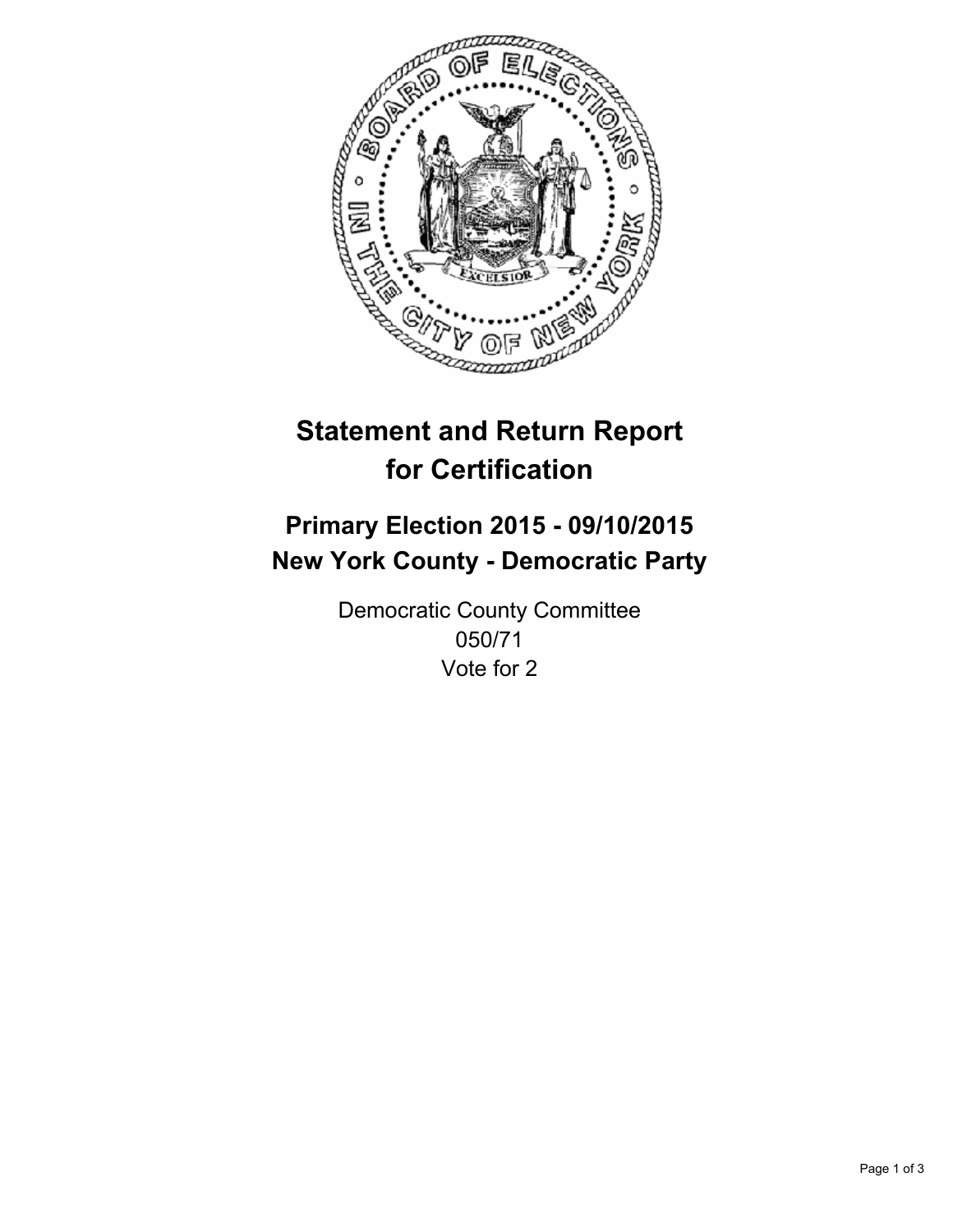

#### **Assembly District 71**

| <b>PUBLIC COUNTER</b>                                    | 15 |
|----------------------------------------------------------|----|
| ABSENTEE/MILITARY                                        | 6  |
| <b>AFFIDAVIT</b>                                         | 0  |
| <b>Total Ballots</b>                                     | 21 |
| Less - Inapplicable Federal/Special Presidential Ballots | 0  |
| <b>Total Applicable Ballots</b>                          | 21 |
| <b>JAMES I. BERLIN</b>                                   | 2  |
| <b>JUANA CARPIO</b>                                      | 4  |
| <b>DAVID CRENSHAW</b>                                    | 7  |
| <b>Total Votes</b>                                       | 13 |
| Unrecorded                                               | 29 |